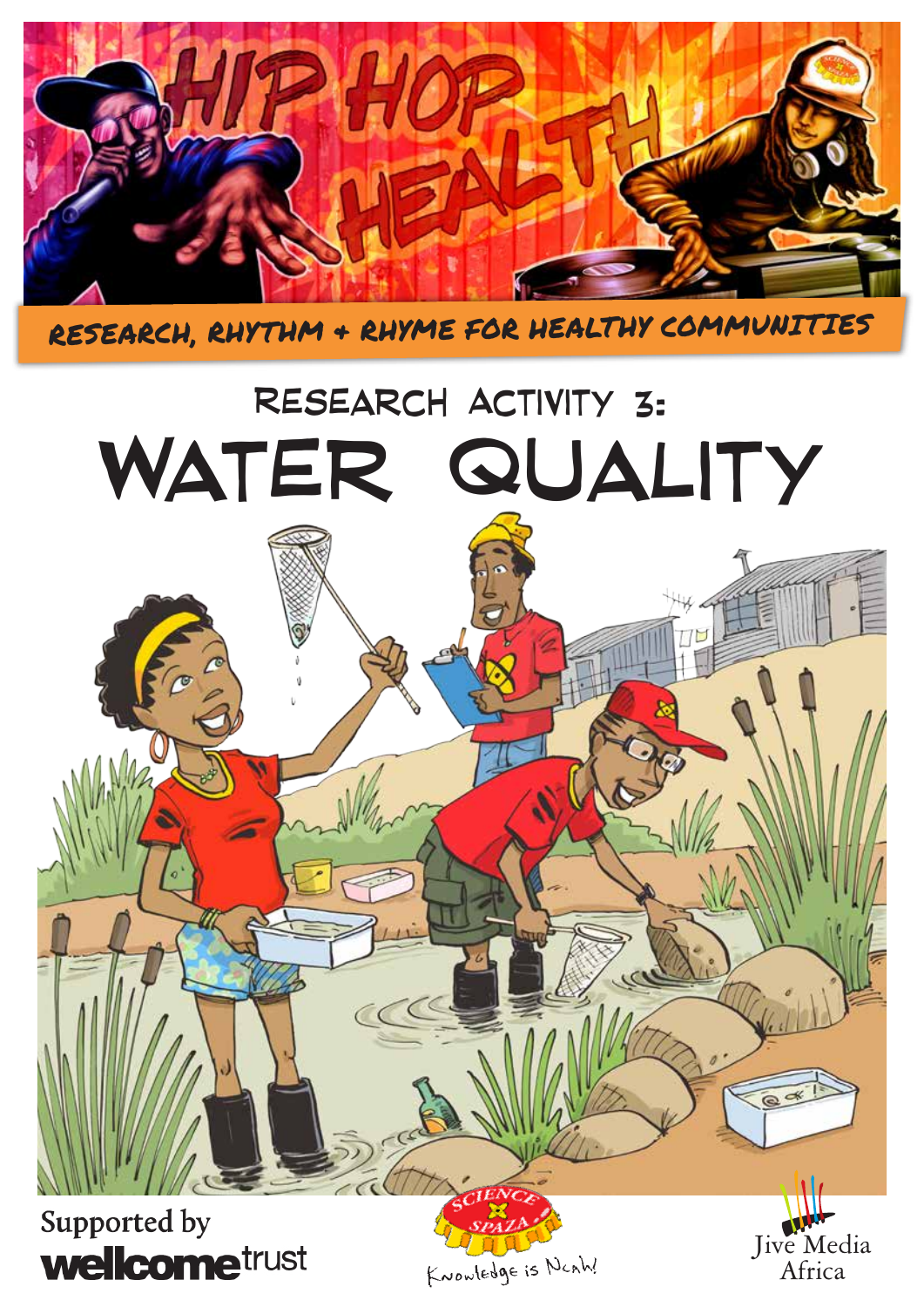# GET RESEARCH READY!

**Welcome to Hip Hop Health. Did you know that Hip Hop artists and scientists do the same thing? They all observe the world around them. When artists and scientists see problems – they try to do something about it. But before a problem can be solved we have to find out more about it, or the solutions won't work. That's called research. In this project we'll be doing research to better understand the problems in water and health, so that we can help fix them.** 

But how do we do research? No problem – it is just like making music! Let us break it down: a research project is about finding an answer to a new question or a new solution to a problem. The research question is the project's basic beat, simple né?

Next the beat needs some rhythm. This means choosing what kind of information you need to answer your research question and how you are going to collect it. The information you collect is called raw data. Data is like a single sound in a song – put it all together and you get an answer! Having only one data point is just noise, but lots of data points means music!

## The research cycle

Research is done in steps, called the **research cycle**. Research usually leads to more research.



There are three kinds of data you can collect. They are:

- **O** Numbers called quantitative research.
- **2** Words, ideas or pictures called qualitative research.
- Both numbers and words called mixed methods.



The method you choose depends on the questions you ask. When you put all your data together, they tell you a story about the topic you are researching.

#### Keep it fair and safe

All research must be done in a way that does not harm people, animals or the environment. It must also be done in a way that means we can trust the results. This is called research **ethics** – here are a few principles:

- **Informed Consent:** when you talk to people, always ask permission first and explain exactly what the research is about. It is a person's right to say no!
- y **Community Engagement:** involve or talk to the people affected by the research problem.
- **Privacy and confidentiality:** you must always protect the people you talk to by keeping their names and any personal information private.
- **Risk-benefit: all research** must do more good than bad.
- **Social Value:** research must also be useful to the community.
- y **Research Justice:** all community members must have an equal chance to benefit from the research.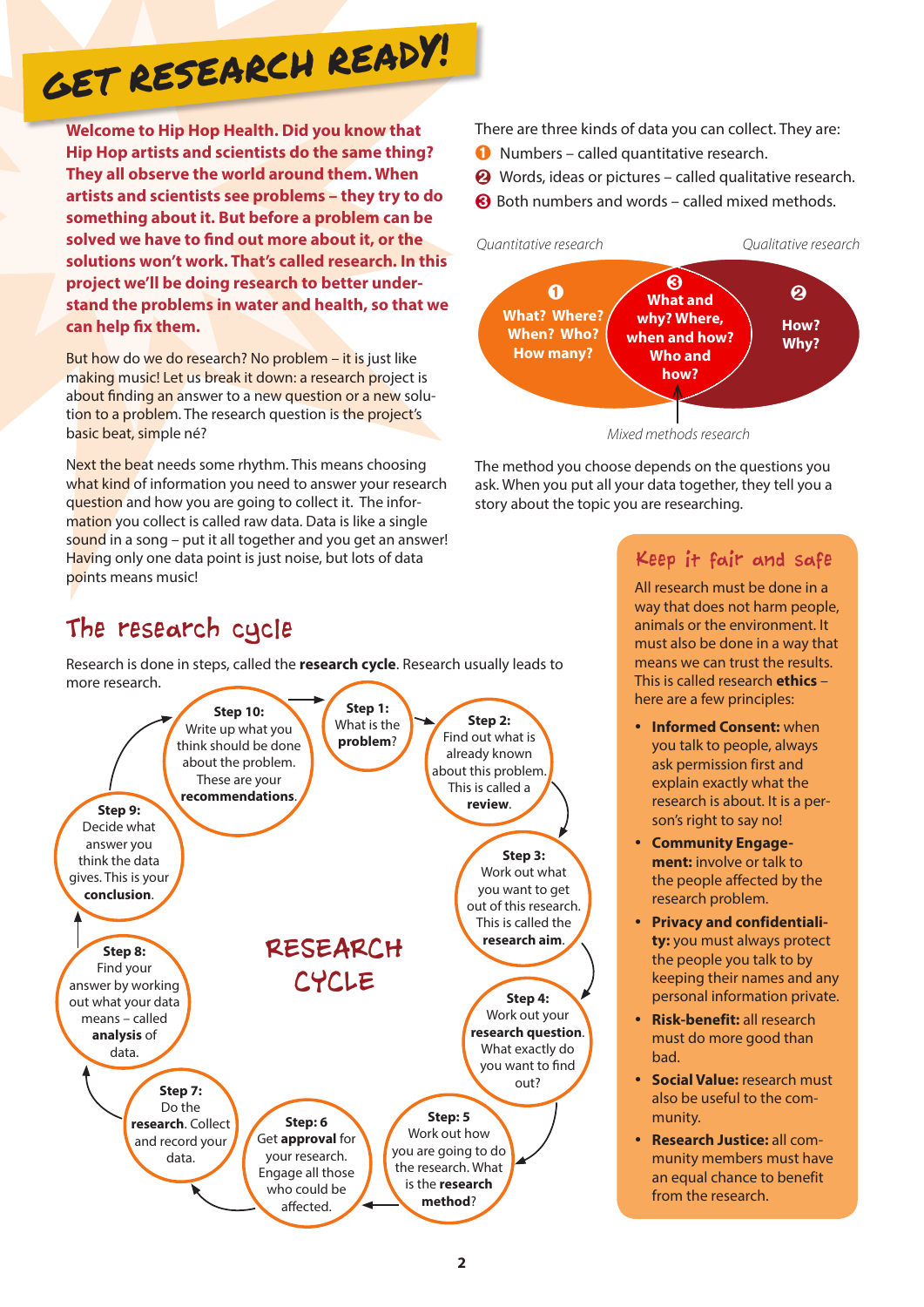# WATER QUALITY





*What is the problem?*

**Many of South Africa's rivers are polluted with litter, dangerous chemicals from homes and businesses, and faecal matter (stool and urine) from storm water drains and waste water treatment works. The harmful micro-organisms and chemicals can make people sick and kill the organisms that help to keep our water healthy.** 



*What do we already know about water quality and water pollution?*

All living things need **fresh water** to survive. Fresh water is water that has a very low concentration of dissolved chemicals and occurs naturally on Earth's surface or underground. There is very little rain in most parts of South Africa, so fresh water is scarce.

**Water quality** is defined by describing the chemical, physical, and biological content of water. Because all living things depend on fresh water to survive, we need to pay close attention to water quality by monitoring and testing. This means that we assess whether it is suitable for living organisms, including humans, and for other human purposes.

**Water pollution** occurs whenever we introduce substances into a water source that harm the plants, animals and human life which depend on that water resource. Water sources include rivers, streams and dams. Pollution affects the quality of the water as it kills many of the organisms that live in it, and which are an important part of the ecosystems that keep our planet clean and healthy.

A **healthy river** contains many different types of small animals called macro-invertebrates. These are animals that do not have backbones, such as flies and worms. Most of these small animals can't survive in polluted water. Some of them are able to live in a river that is slightly polluted, but others can't – this is called their **pollution sensitivity**. By looking for, identifying and counting how many of these small animals can be found in a river, we can measure how healthy that river is. The greater the variety of macro-invertebrates, the healthier the water is, miniSASS is a testing system that you can use to tell how healthy a river is at the place where you do the test.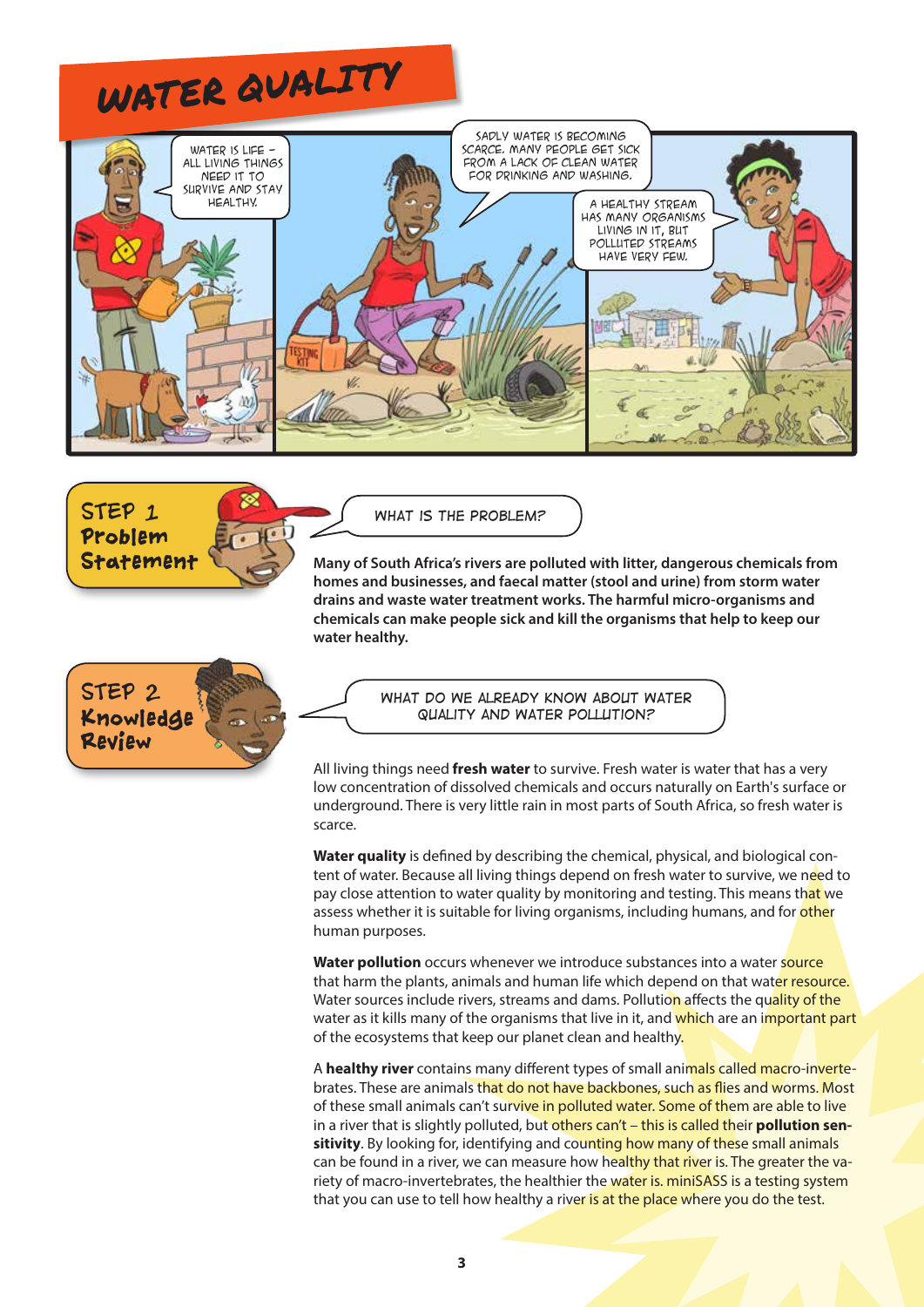**What else do you know about water quality and pollution? Use the Internet, e.g. miniSASS website, or look up information in your local library and write it down here. Reference (Where did you find the information?)** • • • • • •



**ACTIVITY** 

#### *What do you want to find out by doing this research?*

We want to find out how healthy our rivers are.

*What is the specific research question?*



**What is the health of our local river?** *(Name the river you will test.)*

### ASSESSING THE HEALTH OF A RIVER

#### **YOU WILL NEED:**

- *Nets or sieves for collecting macroorganisms in the river. You can also make your own nets!*
- *Life jackets (in case you fall in the water). DO NOT collect samples in fast flowing water.*
- *White container with flat bottom and deep sides. (e.g. ice cream tub) for putting your samples in.*
- *Gumboots to protect your feet while collecting samples in the river.*
- *Gloves to protect your health when sampling in seriously polluted rivers.*
- *Magnifying glasses to be able to identify the small macroinvertebrates.*
- *Caps and sunscreen to protect you from the harmful sun rays while you are working outside.*
- *Timers to make sure you keep within the time you are allowed to spend sampling.*
- *miniSASS scoring sheet and pens to record what you find.*
- *Adult supervision.*



You will be using a method called a miniSASS to identify and count the small animals living in your local river. miniSASS stands for mini Stream Assessment Scoring System. It is a **quantitative** method because the data you will collect is numerical.

#### Keep it fair and safe

There is a list of ethical and safety principles on page 2. Read through this list again and write down the ethical and safety issues you think are important for this project.

**Ethical issues:** *(For example, follow the method carefully so that your results are true and fair.)*

\_\_\_\_\_\_\_\_\_\_\_\_\_\_\_\_\_\_\_\_\_\_\_\_\_\_\_\_\_\_\_\_\_\_\_\_\_\_\_\_\_\_\_\_ \_\_\_\_\_\_\_\_\_\_\_\_\_\_\_\_\_\_\_\_\_\_\_\_\_\_\_\_\_\_\_\_\_\_\_\_\_\_\_\_\_\_\_\_

**Safety issues:** *(For example, all participants must wear gumboots when collecting samples.)*

\_\_\_\_\_\_\_\_\_\_\_\_\_\_\_\_\_\_\_\_\_\_\_\_\_\_\_\_\_\_\_\_\_\_\_\_\_\_\_\_\_\_\_\_ \_\_\_\_\_\_\_\_\_\_\_\_\_\_\_\_\_\_\_\_\_\_\_\_\_\_\_\_\_\_\_\_\_\_\_\_\_\_\_\_\_\_\_\_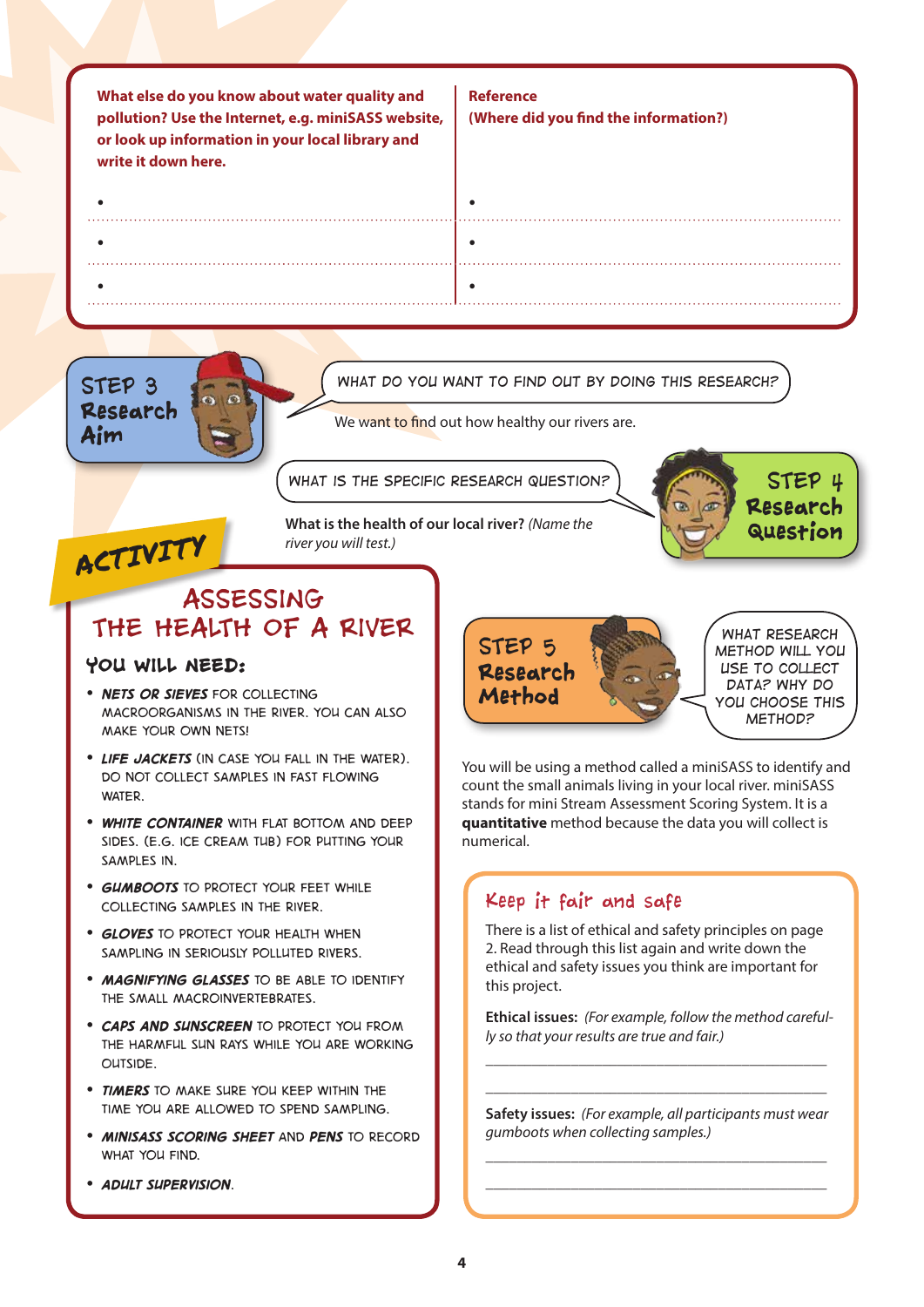



## Things to think about before you start

- There are two types of rivers: rocky and sandy. The bed of a rocky river is made up of rocks and stones, and the bed of a sandy river is made of sand (sand, small stones and mud).
- **•** Rivers have different biological habitats, called **biotopes**. Different kinds of organisms live in each biotope. There are three biotopes: GSM type (gravel, sand or mud), rocky type, and vegetation type (plants).
- You will collect a sample from each biotope. A sample is a small collection of the organisms found at a site.
- Not all biotopes are always present at one site.
- The river you choose must have moving water and be not deeper than your knee level – a miniSASS cannot be done in stagnant (still) and deep water.



Decide which local river you will use to collect samples. Then decide on the exact places you will go to. These are called collection sites. If possible, look for a place where all three biotopes are close to each other.





Make sure that you have all the right equipment with you. Divide your team into three groups. Each group will collect a sample from one of the biotopes.



Collect your samples. Your aim is to collect as many different kinds of macro-invertebrates as you can in five minutes of collecting. This means that each group should spend almost two minutes collecting in their biotope.



Turn the contents of the three nets into the white container for collecting samples.



Use the **dichotomous key** and **identification guide** on pages 6 and 7 to work out which organisms you have collected. Remember to mark the groups you have identified by circling the sensitivity score on the table on page 8.

**Macro**-invertebrates are small, but you can see them with your naked eye. **Micro**-invertebrates are so small that you have to use a microscope to see them. Here are some hints to help you find animals in each biotope.

#### **For all the biotopes:**

- Hold the net so that the moving water flows through it.
- Disturb (move, tap or shake) the rocks, sand or plants with your feet and hands, just in front of your net, so that any organisms are caught in the net.

#### **For the rocky biotope:**

• Pick up stones or small rocks and gently pick off any insects with your fingers, or let the river water wash them off the rock into your net – be careful not to squash them!

#### **For GSM biotope:**

• With boots on, drag your feet through the sand or mud. Run your net through the muddy water. Try not to collect too much sand in the net.

#### **For the vegetation biotope:**

• Collect your sample from plants that grow in the water.

i **Dichotomous key:** A flow chart which has two (or more) options at each stage. You choose one and it leads to further options until it identifies a particular organism.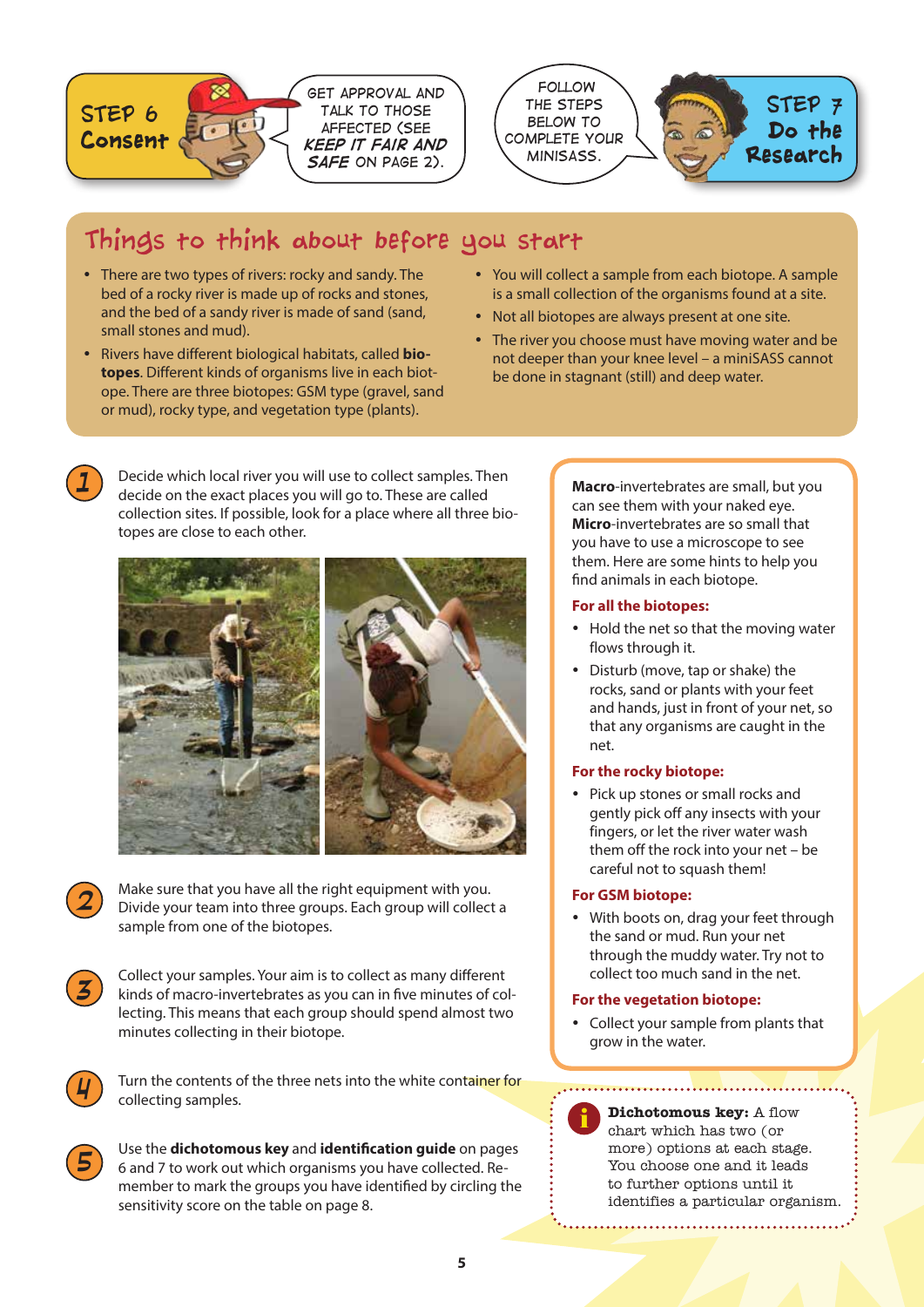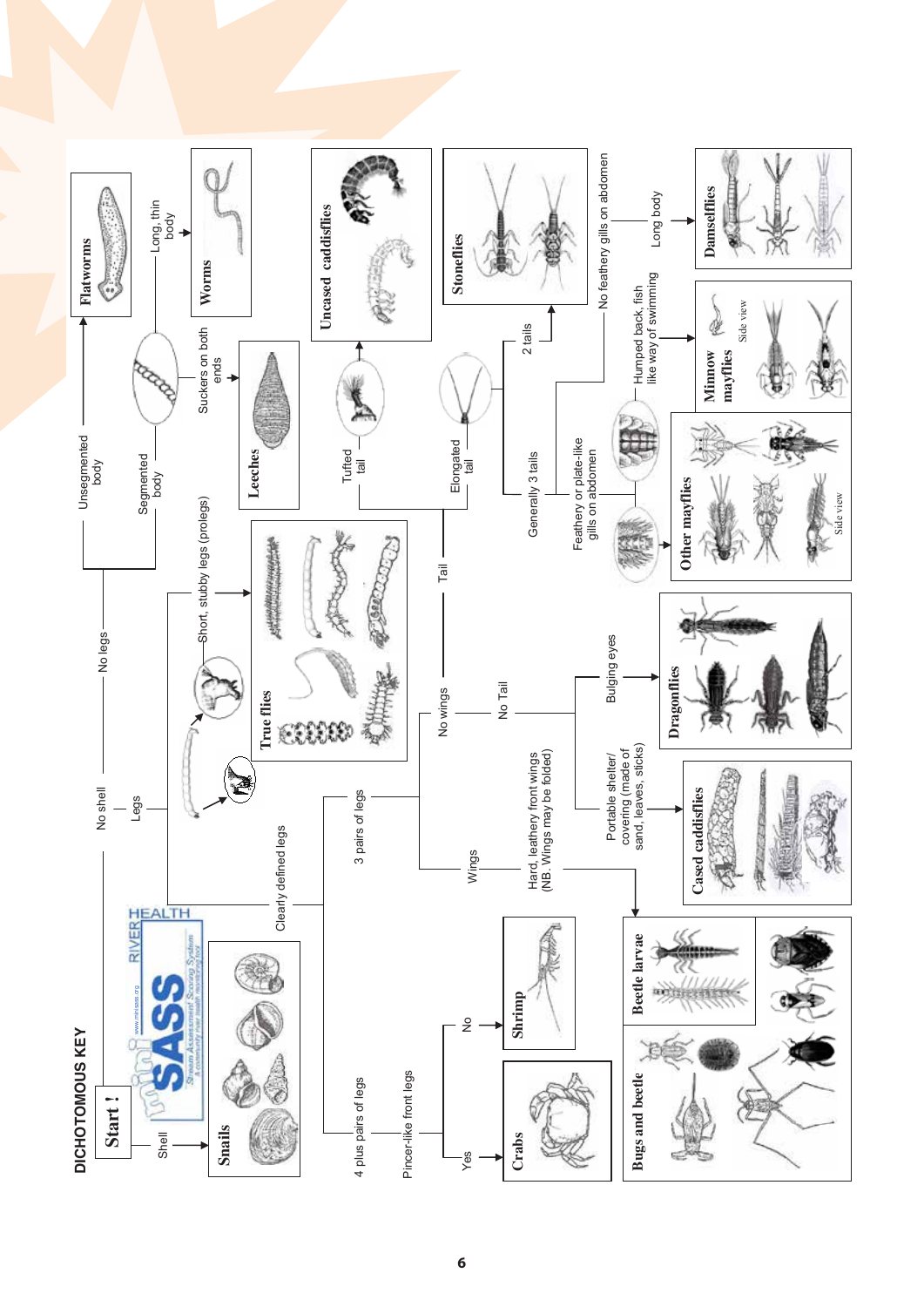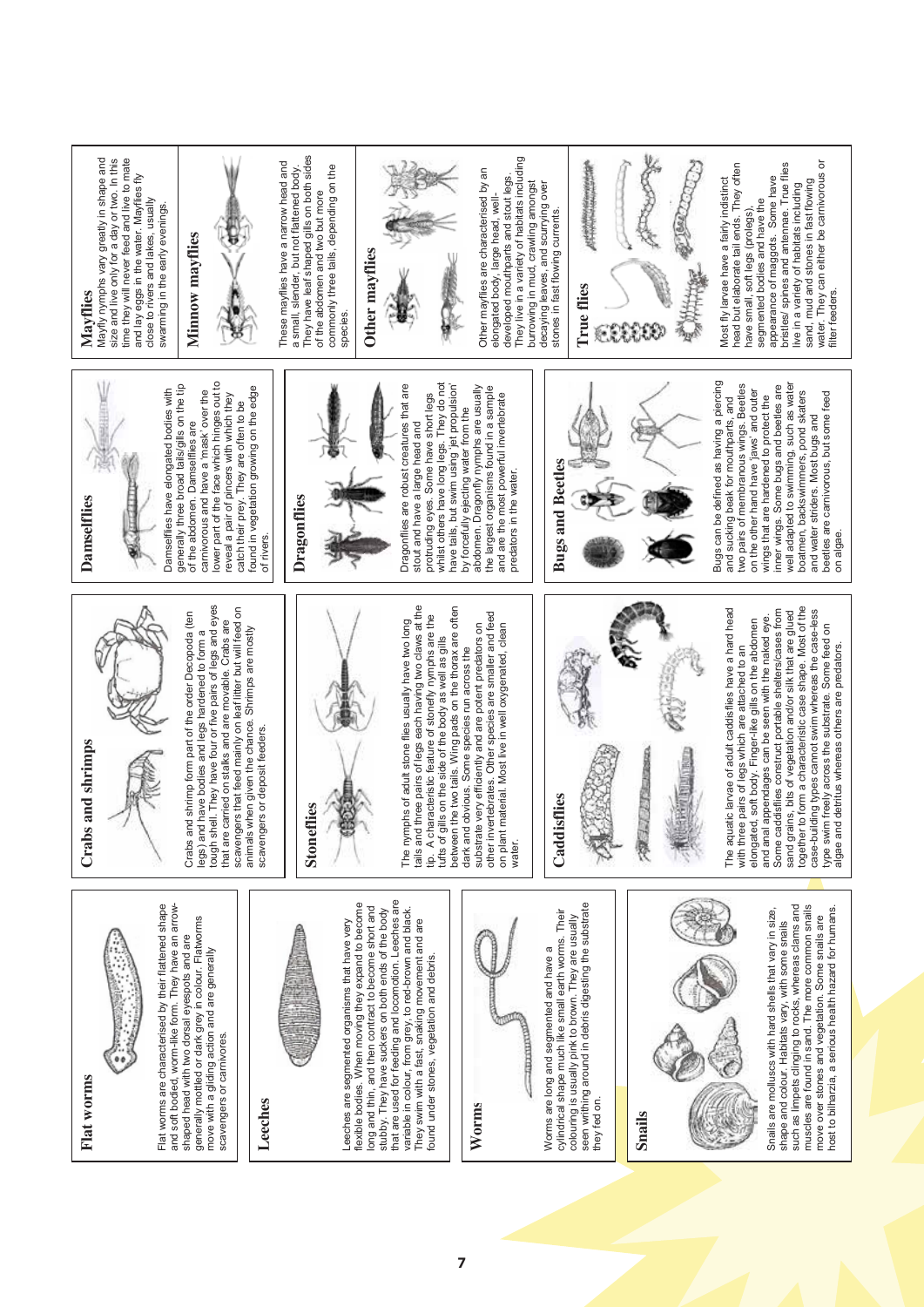

Once you have circled the correct sensitivity score for each group, return all the organisms to the river. Wash your hands when you are done.



Use the table below to mark the groups of macro-invertebrates your team found in your sample. Circle the sensitivity score for each group you found. Add up the sensitivity scores (the circled numbers) and write the total in the correct space. Then write down how many groups you found and divide the total sensitivity score by the number of groups. This will give you the **average sensitivity score (miniSASS Score)** for the river.

Remember always to give a table a heading, for example: *Table 1: Types of organisms found in the rocky Berg River*

| <b>Groups</b>                                    | <b>Sensitivity Score</b> | <b>Example</b>        |
|--------------------------------------------------|--------------------------|-----------------------|
| <b>Flat worms</b>                                | 3                        | 3                     |
| <b>Worms</b>                                     | $\overline{2}$           | $\overline{2}$        |
| Leeches                                          | 2                        | $\mathcal{P}$         |
| Crabs or shrimps                                 | 6                        | 6                     |
| <b>Stoneflies</b>                                | 17                       | 17                    |
| Minnow mayflies                                  | 5                        | 5                     |
| Other mayflies                                   | 11                       | 11                    |
| <b>Damselflies</b>                               | $\overline{4}$           | $\overline{4}$        |
| <b>Dragonflies</b>                               | 6                        | 6                     |
| <b>Bugs or beetles</b>                           | 5                        | 5                     |
| Caddisflies (cased & uncased)                    | 9                        | 9                     |
| <b>True flies</b>                                | $\overline{2}$           | $\overline{2}$        |
| <b>Snails</b>                                    | $\overline{4}$           | 4                     |
| <b>Total Score</b>                               |                          | $2+6+4+2+4$<br>$= 18$ |
| <b>Number of Groups</b>                          |                          | 5                     |
| <b>Average Score</b><br>(Total/Number of groups) |                          | 18/5<br>$= 3.6$       |

#### **Table 1: The state of the state of the state of the state of the state of the state of the state of the state of the state of the state of the state of the state of the state of the state of the state of the state of th**

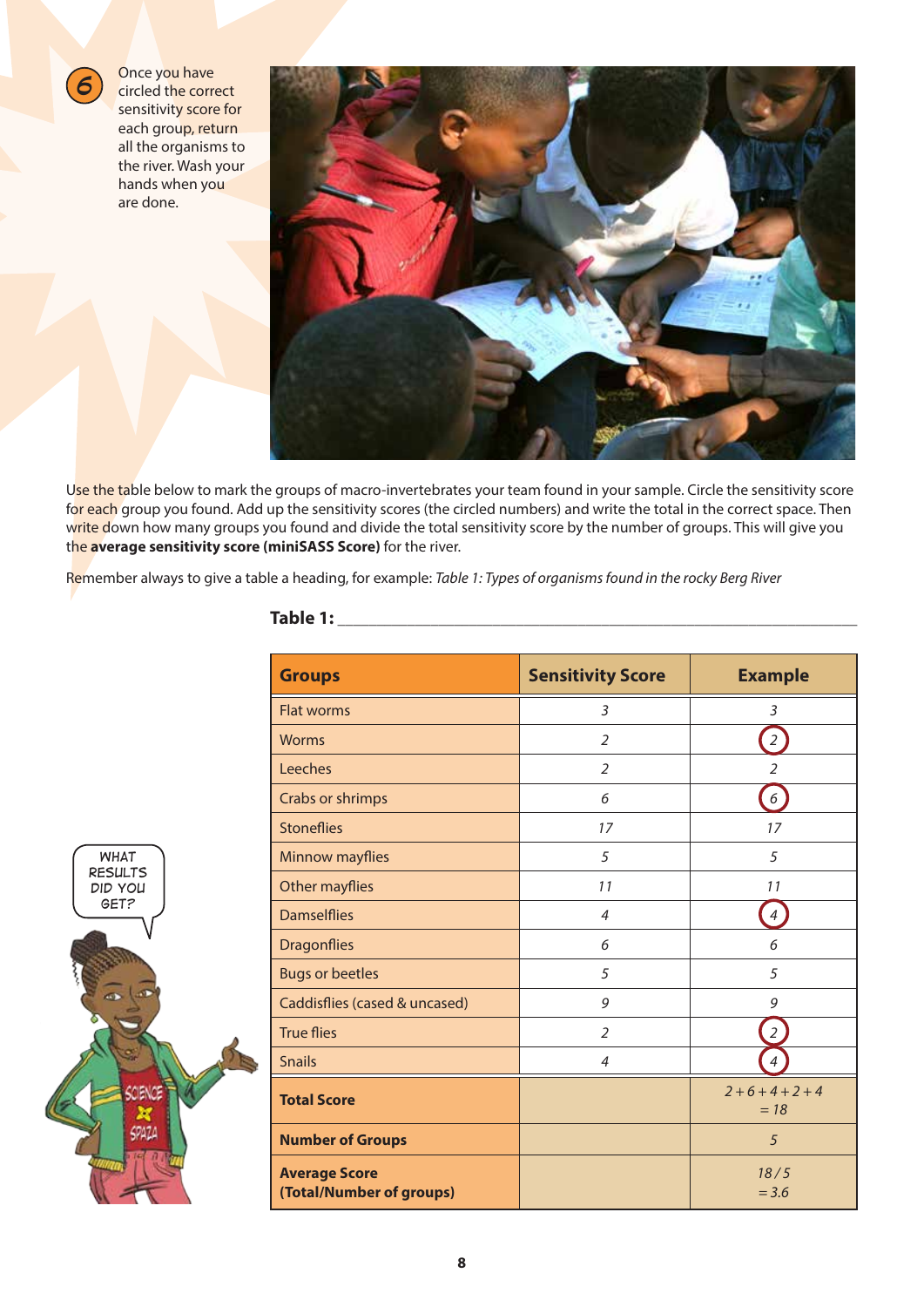

*What do your results mean?*

Analysing data means looking at the data for an answer to your research question. There are many different ways of analysing data. Choosing the right one depends on your research question.

## Let's analyse!

Use this table to work out what your scores mean, i.e. what is the quality of the water in your river? Use the 'Sandy type' column if you collected samples from a river with a sandy base, and the 'Rocky type' column if your river has a rocky base .

#### **Table 2: Interpretation of miniSASS score**

| <b>Ecological category (Condition)</b>    | <b>River type</b> |                   |
|-------------------------------------------|-------------------|-------------------|
|                                           | <b>Sandy type</b> | <b>Rocky type</b> |
| <b>Unmodified (Natural)</b>               | > 6.9             | > 7.2             |
| Largely natural/few modifications (Good)  | 5.9 to 6.8        | $6.2$ to $7.2$    |
| Moderately modified (Fair)                | 5.4 to 5.8        | 5.7 to 6.1        |
| Largely modified (Poor)                   | 4.8 to 5.3        | 5.3 to 5.6        |
| Seriously/critically modified (Very poor) | < 4.8             | < 5.3             |

| Fill in the following sentences:<br><b>OVER TO</b><br>YOU |                                            |
|-----------------------------------------------------------|--------------------------------------------|
|                                                           | _ (sandy type or rocky type) <b>river.</b> |
| scores of groups found)                                   | (add sensitivity                           |
| The number of groups is entertainment of groups is        | (total number of groups found)             |
|                                                           |                                            |
| Category table)                                           |                                            |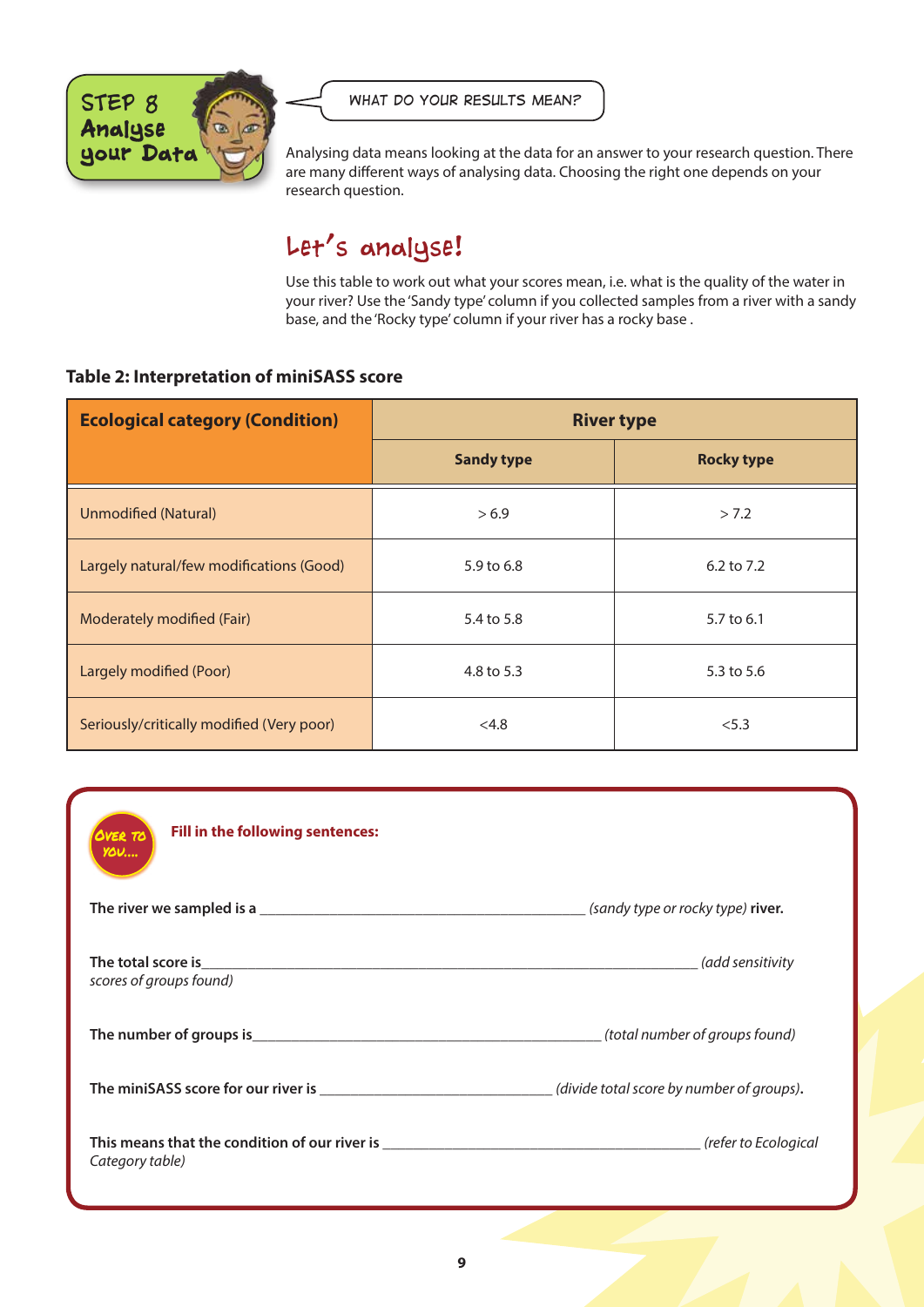

Once you have analysed your data, you will be able to draw conclusions. This means explaining what you think your results mean. To make real conclusions, you need to answer the question: 'why?'

*For example, in our table we have an example score of 3.6. From Table 2 we know that this means our river has very poor quality – it is very polluted.* 

Try to work out **why** it is so polluted. You need to use any evidence that you have found to help you think of reasons; for example, things you observed during your sampling or ideas that you came across during your knowledge review.

| U |  |
|---|--|
|   |  |

**Use the space below to write down any conclusions you and your group have come up with.** 

**\_\_\_\_\_\_\_\_\_\_\_\_\_\_\_\_\_\_\_\_\_\_\_\_\_\_\_\_\_\_\_\_\_\_\_\_\_\_\_\_\_\_\_\_\_\_\_\_\_\_\_\_\_\_\_\_\_\_\_\_\_\_\_\_\_\_\_\_\_\_\_\_\_\_\_\_\_\_\_\_\_\_\_\_\_\_\_\_\_\_\_\_\_\_\_**

**\_\_\_\_\_\_\_\_\_\_\_\_\_\_\_\_\_\_\_\_\_\_\_\_\_\_\_\_\_\_\_\_\_\_\_\_\_\_\_\_\_\_\_\_\_\_\_\_\_\_\_\_\_\_\_\_\_\_\_\_\_\_\_\_\_\_\_\_\_\_\_\_\_\_\_\_\_\_\_\_\_\_\_\_\_\_\_\_\_\_\_\_\_\_\_**

**\_\_\_\_\_\_\_\_\_\_\_\_\_\_\_\_\_\_\_\_\_\_\_\_\_\_\_\_\_\_\_\_\_\_\_\_\_\_\_\_\_\_\_\_\_\_\_\_\_\_\_\_\_\_\_\_\_\_\_\_\_\_\_\_\_\_\_\_\_\_\_\_\_\_\_\_\_\_\_\_\_\_\_\_\_\_\_\_\_\_\_\_\_\_\_**

**\_\_\_\_\_\_\_\_\_\_\_\_\_\_\_\_\_\_\_\_\_\_\_\_\_\_\_\_\_\_\_\_\_\_\_\_\_\_\_\_\_\_\_\_\_\_\_\_\_\_\_\_\_\_\_\_\_\_\_\_\_\_\_\_\_\_\_\_\_\_\_\_\_\_\_\_\_\_\_\_\_\_\_\_\_\_\_\_\_\_\_\_\_\_\_**

**\_\_\_\_\_\_\_\_\_\_\_\_\_\_\_\_\_\_\_\_\_\_\_\_\_\_\_\_\_\_\_\_\_\_\_\_\_\_\_\_\_\_\_\_\_\_\_\_\_\_\_\_\_\_\_\_\_\_\_\_\_\_\_\_\_\_\_\_\_\_\_\_\_\_\_\_\_\_\_\_\_\_\_\_\_\_\_\_\_\_\_\_\_\_**

**\_\_\_\_\_\_\_\_\_\_\_\_\_\_\_\_\_\_\_\_\_\_\_\_\_\_\_\_\_\_\_\_\_\_\_\_\_\_\_\_\_\_\_\_\_\_\_\_\_\_\_\_\_\_\_\_\_\_\_\_\_\_\_\_\_\_\_\_\_\_\_\_\_\_\_\_\_\_\_\_\_\_\_\_\_\_\_\_\_\_\_\_\_\_\_**

**\_\_\_\_\_\_\_\_\_\_\_\_\_\_\_\_\_\_\_\_\_\_\_\_\_\_\_\_\_\_\_\_\_\_\_\_\_\_\_\_\_\_\_\_\_\_\_\_\_\_\_\_\_\_\_\_\_\_\_\_\_\_\_\_\_\_\_\_\_\_\_\_\_\_\_\_\_\_\_\_\_\_\_\_\_\_\_\_\_\_\_\_\_\_\_**

**\_\_\_\_\_\_\_\_\_\_\_\_\_\_\_\_\_\_\_\_\_\_\_\_\_\_\_\_\_\_\_\_\_\_\_\_\_\_\_\_\_\_\_\_\_\_\_\_\_\_\_\_\_\_\_\_\_\_\_\_\_\_\_\_\_\_\_\_\_\_\_\_\_\_\_\_\_\_\_\_\_\_\_\_\_\_\_\_\_\_\_\_\_\_\_**

**\_\_\_\_\_\_\_\_\_\_\_\_\_\_\_\_\_\_\_\_\_\_\_\_\_\_\_\_\_\_\_\_\_\_\_\_\_\_\_\_\_\_\_\_\_\_\_\_\_\_\_\_\_\_\_\_\_\_\_\_\_\_\_\_\_\_\_\_\_\_\_\_\_\_\_\_\_\_\_\_\_\_\_\_\_\_\_\_\_\_\_\_\_\_\_**

**\_\_\_\_\_\_\_\_\_\_\_\_\_\_\_\_\_\_\_\_\_\_\_\_\_\_\_\_\_\_\_\_\_\_\_\_\_\_\_\_\_\_\_\_\_\_\_\_\_\_\_\_\_\_\_\_\_\_\_\_\_\_\_\_\_\_\_\_\_\_\_\_\_\_\_\_\_\_\_\_\_\_\_\_\_\_\_\_\_\_\_\_\_\_\_**

**\_\_\_\_\_\_\_\_\_\_\_\_\_\_\_\_\_\_\_\_\_\_\_\_\_\_\_\_\_\_\_\_\_\_\_\_\_\_\_\_\_\_\_\_\_\_\_\_\_\_\_\_\_\_\_\_\_\_\_\_\_\_\_\_\_\_\_\_\_\_\_\_\_\_\_\_\_\_\_\_\_\_\_\_\_\_\_\_\_\_\_\_\_\_\_**

**\_\_\_\_\_\_\_\_\_\_\_\_\_\_\_\_\_\_\_\_\_\_\_\_\_\_\_\_\_\_\_\_\_\_\_\_\_\_\_\_\_\_\_\_\_\_\_\_\_\_\_\_\_\_\_\_\_\_\_\_\_\_\_\_\_\_\_\_\_\_\_\_\_\_\_\_\_\_\_\_\_\_\_\_\_\_\_\_\_\_\_\_\_\_\_**

**\_\_\_\_\_\_\_\_\_\_\_\_\_\_\_\_\_\_\_\_\_\_\_\_\_\_\_\_\_\_\_\_\_\_\_\_\_\_\_\_\_\_\_\_\_\_\_\_\_\_\_\_\_\_\_\_\_\_\_\_\_\_\_\_\_\_\_\_\_\_\_\_\_\_\_\_\_\_\_\_\_\_\_\_\_\_\_\_\_\_\_\_\_\_\_**

**\_\_\_\_\_\_\_\_\_\_\_\_\_\_\_\_\_\_\_\_\_\_\_\_\_\_\_\_\_\_\_\_\_\_\_\_\_\_\_\_\_\_\_\_\_\_\_\_\_\_\_\_\_\_\_\_\_\_\_\_\_\_\_\_\_\_\_\_\_\_\_\_\_\_\_\_\_\_\_\_\_\_\_\_\_\_**

STEP 10





Recommendations are suggestions about what you think should be done next. This is a very important part of any research project because this is a chance for you to put your research into action and make a difference to your community.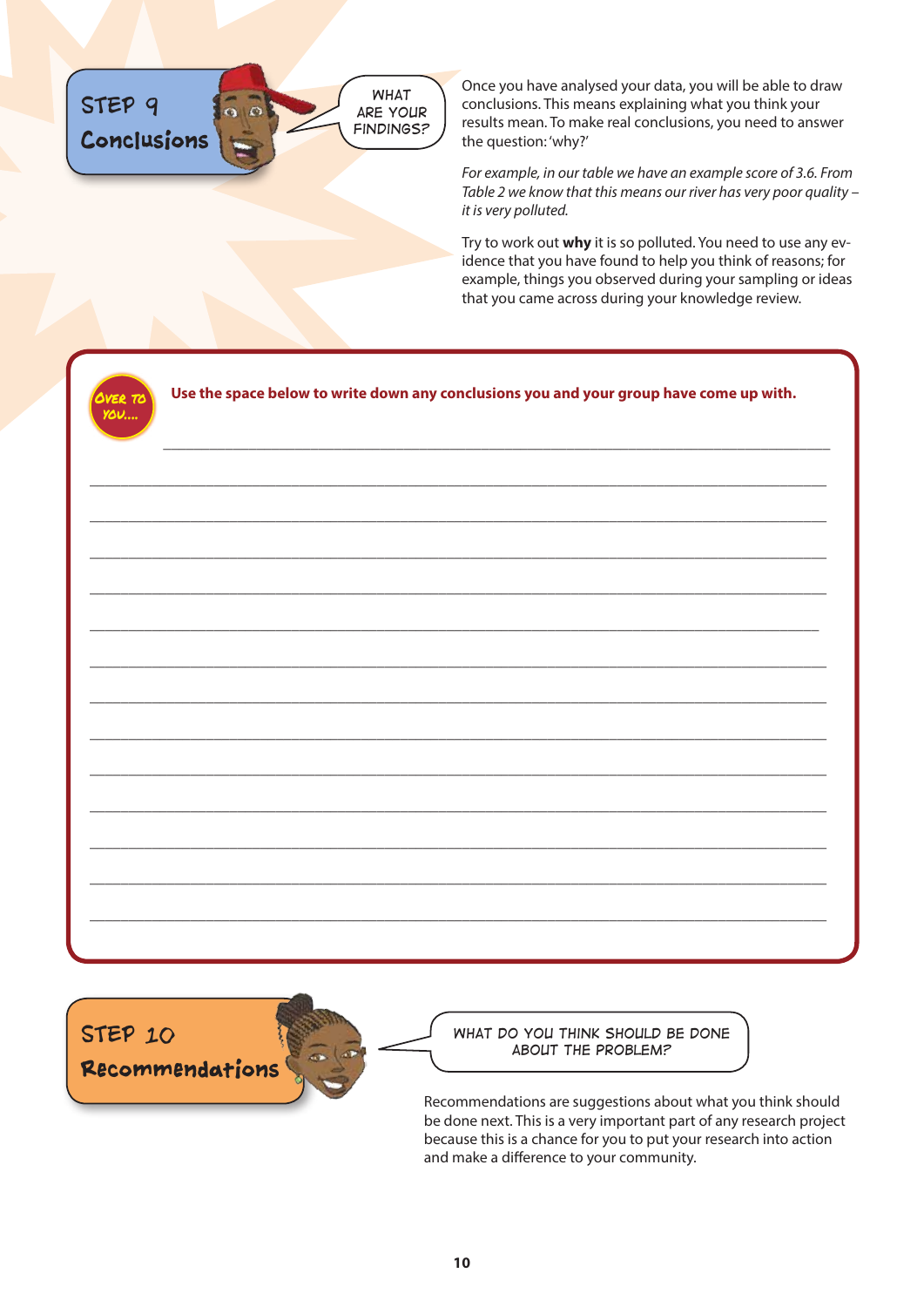

There are a number of ways that research can make a difference. Here are a few.

y **Future research.** Remember the research cycle on page 2? Research usually leads to more questions and the need to find out the answers. You can be part of this by going on to the miniSASS website (at www.minisass.org) and uploading the results of this study. This will help the team at miniSASS get a good idea of the condition of rivers all over the country.

 $\_$  , and the set of the set of the set of the set of the set of the set of the set of the set of the set of the set of the set of the set of the set of the set of the set of the set of the set of the set of the set of th

 $\_$  , and the set of the set of the set of the set of the set of the set of the set of the set of the set of the set of the set of the set of the set of the set of the set of the set of the set of the set of the set of th

 $\_$  , and the set of the set of the set of the set of the set of the set of the set of the set of the set of the set of the set of the set of the set of the set of the set of the set of the set of the set of the set of th

 $\_$  , and the set of the set of the set of the set of the set of the set of the set of the set of the set of the set of the set of the set of the set of the set of the set of the set of the set of the set of the set of th

 $\_$  , and the set of the set of the set of the set of the set of the set of the set of the set of the set of the set of the set of the set of the set of the set of the set of the set of the set of the set of the set of th

 $\_$  , and the set of the set of the set of the set of the set of the set of the set of the set of the set of the set of the set of the set of the set of the set of the set of the set of the set of the set of the set of th

 $\_$  , and the set of the set of the set of the set of the set of the set of the set of the set of the set of the set of the set of the set of the set of the set of the set of the set of the set of the set of the set of th

 $\_$  , and the set of the set of the set of the set of the set of the set of the set of the set of the set of the set of the set of the set of the set of the set of the set of the set of the set of the set of the set of th

 $\_$  , and the set of the set of the set of the set of the set of the set of the set of the set of the set of the set of the set of the set of the set of the set of the set of the set of the set of the set of the set of th

 $\_$  , and the set of the set of the set of the set of the set of the set of the set of the set of the set of the set of the set of the set of the set of the set of the set of the set of the set of the set of the set of th

 $\_$  , and the set of the set of the set of the set of the set of the set of the set of the set of the set of the set of the set of the set of the set of the set of the set of the set of the set of the set of the set of th

 $\_$  , and the set of the set of the set of the set of the set of the set of the set of the set of the set of the set of the set of the set of the set of the set of the set of the set of the set of the set of the set of th

*Do you have questions about this research that you still need to find answers to? Write them here.*

**• Innovate.** This means to come up with a new idea! *Do you have ideas for innovations that can help solve the problem? Write them here.*

**Advocacy.** 'Advocacy' means to speak up! You can make people aware of the problem and tell them what needs to be done.

*How will you get people to take notice of the problem?*

A good example of advocacy is the Thirsty Three comic book, Issue 2, sponsored by the Water Research Council (WRC). It can be downloaded from the miniSASS website (**www.minisass.org**) along with lots more information about miniSASS.